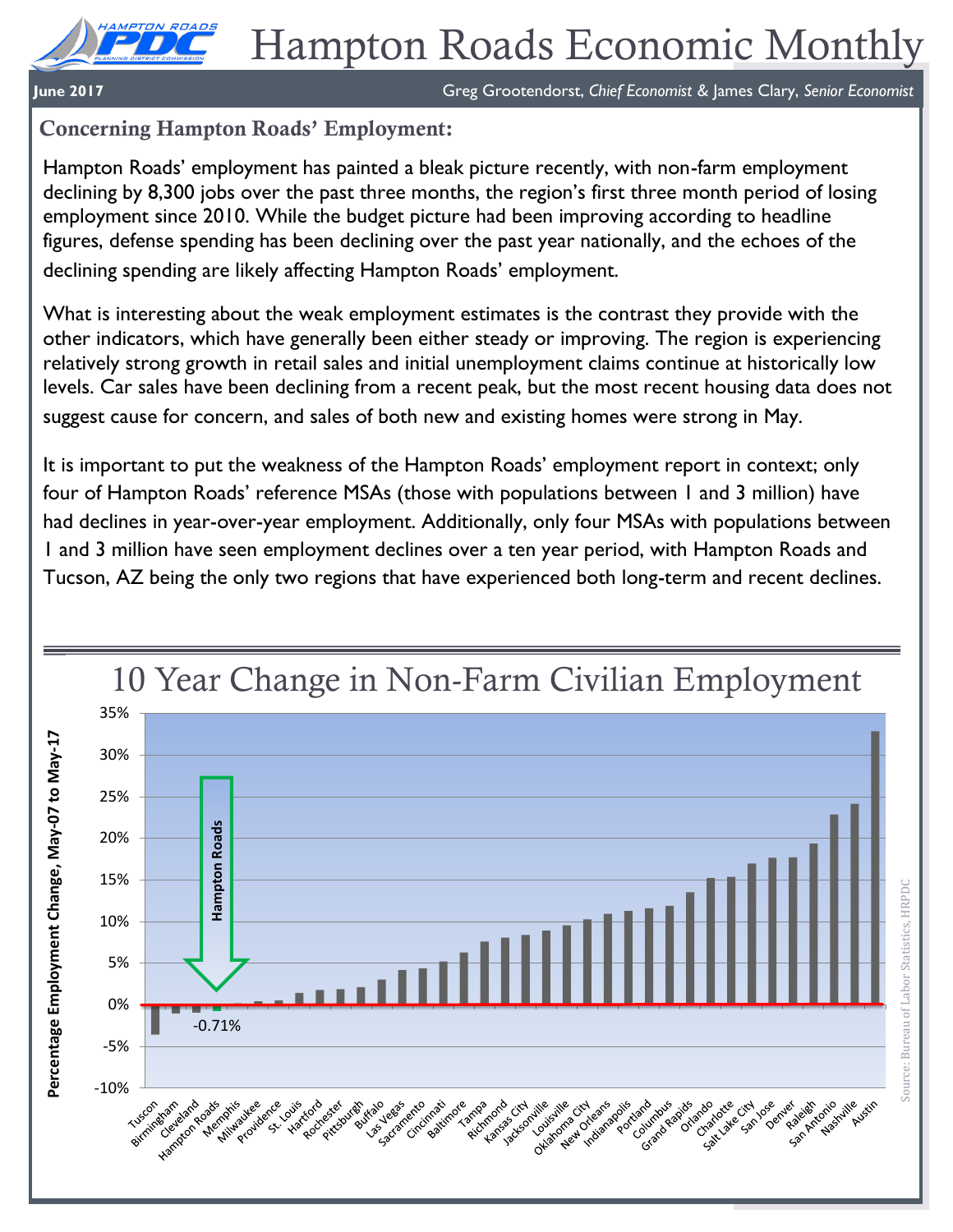# **GDP, Annualized Growth Rate**

United States, 2007Q1 – 2017Q1, Quarterly



**GDP:** Gross Domestic Product combines consumption, investment, net exports, and government spending to determine the size and general health of the economy. GDP growth in the first quarter of 2017 was revised up slowly, growing at seasonally-adjusted annual rate of 1.2%. This improvement came from slight gains in several different categories, including personal consumption and gross investment.

## **New Car Sales, Seasonally Adjusted**

Hampton Roads, Jan 2007 – May 2017, Monthly



**New Car Sales:** Car sales, as a durable good, may be put off until such time as an individual's economic prospects improve; thus, the number of new car sales indicate the level of confidence that households in Hampton Roads have in their financial future. Car sales dipped further to 5,149 in May, almost 850 fewer cars than the long-term average.

### **Hampton Roads Retail Sales, Seasonally Adjusted**

Hampton Roads, Jan 2007–Apr 2017, Monthly



**Retail Sales:** Retail Sales in Hampton Roads, as measured by the 1% local option sales tax, serve as an indicator for consumption in the region. Hampton Roads' taxable monthly sales totaled \$1.90B in April of 2017 (seasonally adjusted), reaching a new high for the region. This stands in stark contrast to the continued erosion in retail employment both nationally and regionally.

# **Estimated Hotel Revenue, Seasonally Adjusted**

Hampton Roads, 2006Q1 – 2017Q1, Quarterly



**Estimated Hotel Revenue:** Hotel sales indicate the performance of the region's tourism sector. Tourism significantly contracted during the Great Recession and has been following a slow steady growth trend ever since. Seasonally adjusted hotel sales fell slightly in the first quarter of the year, falling to \$194M (-0.22%). This strong performance stands in contrast to recent weakness in leisure and hospitality employment.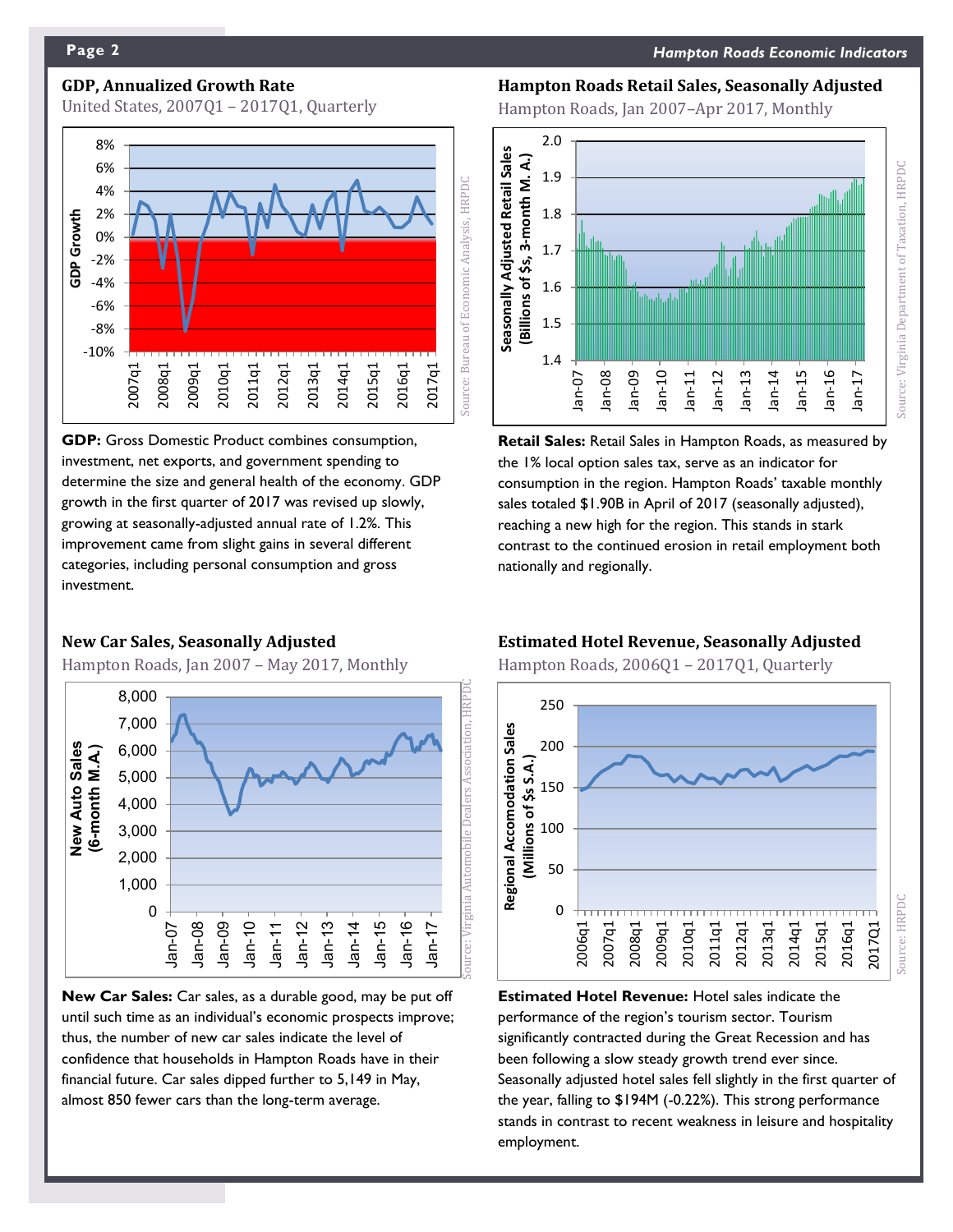#### **Civilian Employment, Seasonally Adjusted**

Hampton Roads, Jan 2007 – May 2017, Monthly



**Employment:** Non-agricultural civilian employment figures are considered the best estimate of labor market activity by the National Bureau of Economic Research. Hampton Roads' employment has declined by 8,300 jobs since February. While other indicators do not suggest the same measure of weakness, the relative importance of payroll employment on overall economy cannot be dismissed. It is likely that a decline in national defense spending of 7.4% over the past year is manifesting itself in the region's lackluster employment figures.

**Unemployment Rate, Seasonally Adjusted**

Hampton Roads, Jan 2007 – Apr 2017, Monthly



**Unemployment Rate:** The unemployment rate is the percentage of the population actively seeking work, but unable to obtain a position. Hampton Roads' seasonally adjusted unemployment rate bumped up slightly to 4.31% in April of 2017, though still below the national rate that month (4.40%). Unfortunately, this month featured slightly weaker details, with a decrease in the regionals labor force (-927) and an increase and those who are unemployed (+1,767).

#### **Employment Growth by Industry**

Hampton Roads, May 2016 – May 2017, Year-over-Year



**Employment Growth by Industry:** Even as the job market grows or declines, there will be some industries whose experience does not resemble the regional trend. Retail trade employment declined by 4,400 year-over-year, and while national retail employment fell in May, it is still up 1.5% yearover-year. Leisure and hospitality employment has also declined by 2,900 positions. Administrative and support (+3,600) as well as scientific and technical industries (2,000) have experienced the most growth.

#### **Initial Unemployment Claims, Seasonally Adjusted**

Hampton Roads, Jan 2007 – May 2017, Monthly



**Initial Unemployment Claims:** The number of Initial Unemployment Claims is a leading economic indicator, reflecting those who are forced to leave work unexpectedly, and thus revealing the strength of the job market with little lag time. The region's initial unemployment claims increased slightly to 2,876 in May 2017, below the long-term average (4,350). This strong performance in unemployment claims somewhat contradicts the weakness in the employment and unemployment reports.